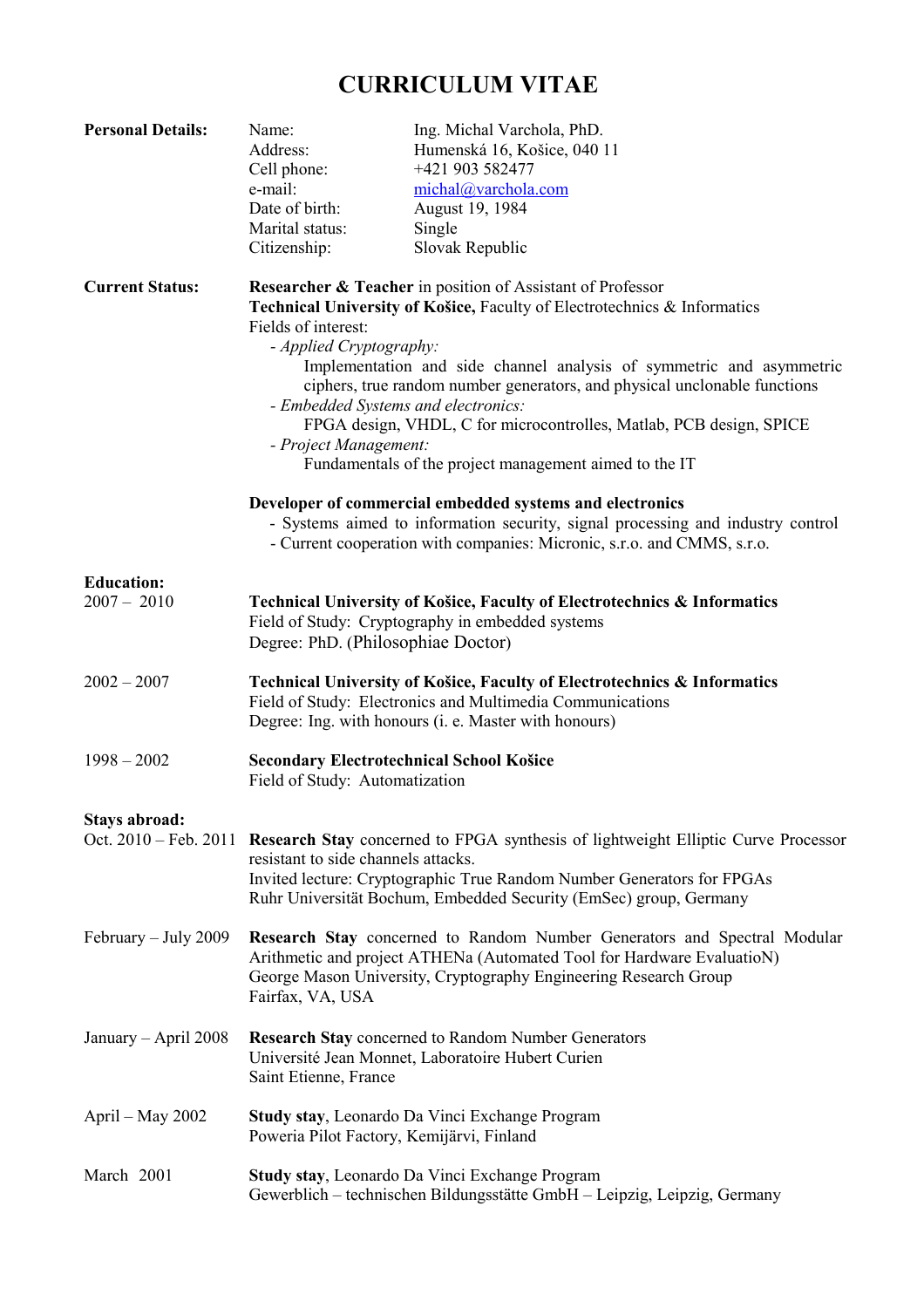| Work experience:<br>$2010 -$     | Technical University of Košice, Faculty of Electrotechnics & Informatics<br>Researcher & Teacher in the area of electronics and embedded cryptographic systems |  |  |  |  |
|----------------------------------|----------------------------------------------------------------------------------------------------------------------------------------------------------------|--|--|--|--|
| $2008 -$                         | Micronic s.r.o.<br>Developer of embedded systems based on FPGAs                                                                                                |  |  |  |  |
| $2004 - 2008$                    | <b>INSPECT</b> – Košice<br>Developer of embedded systems based on MCUs                                                                                         |  |  |  |  |
| $2001 - 2004$                    | <b>INSPECT - Košice</b><br>Trainee                                                                                                                             |  |  |  |  |
| <b>Awards:</b><br>September 2009 | Perfect Research Results in Ph.D studies Award<br>Počítačové Archtektury & Diagnostika (PAD) (Computer Architectures & Diagnostic),<br>Hejnice, Czech Republic |  |  |  |  |
| May 2005                         | 1 <sup>st</sup> place in Students' research competition ŠVOS<br>Technical University of Košice, Faculty of Electrotechnics & Informatics                       |  |  |  |  |
| April 2004                       | 2 <sup>nd</sup> place in category E of 5 <sup>th</sup> Exporecerca Jove<br>Institut D'Investigacions Científiques i Ecologiques, Barcelona, Spain              |  |  |  |  |
| <b>July 2003</b>                 | Expo Science International 2003, Moscow, Russian Federation (participant)                                                                                      |  |  |  |  |
| May 2002                         | 1 <sup>st</sup> place in Slovak National Students' research competition SOC in Electronics                                                                     |  |  |  |  |
| February 2002                    | 2 <sup>nd</sup> place in Slovak National Students' competition ZENIT in Electronics                                                                            |  |  |  |  |
| February 2001                    | 2 <sup>nd</sup> place in Slovak National Students' competition ZENIT in Electronics                                                                            |  |  |  |  |

## **Important Publications:**

- 1. Varchola, M., Drutarovský, M.: Cryptographic True Random Number Generator with Malfunction Detector: Mathematical Model of the Noise Source, Synthesis and Testing in FPGAs, and Built-In Malfunction Detector Architecture, LAP LAMBERT Academic Publishing, Germany, March 2011, paperback, 168 pages, ISBN: 978-3844319415 [http://www.amazon.com/Cryptographic-Random-Generator-Malfunction-](http://www.amazon.com/Cryptographic-Random-Generator-Malfunction-Detector/dp/3844319417/ref=sr_1_1?ie=UTF8&s=books&qid=1302597228&sr=8-1)[Detector/dp/3844319417/ref=sr\\_1\\_1?ie=UTF8&s=books&qid=1302597228&sr=8-1](http://www.amazon.com/Cryptographic-Random-Generator-Malfunction-Detector/dp/3844319417/ref=sr_1_1?ie=UTF8&s=books&qid=1302597228&sr=8-1)
	- 2. Varchola, M., Drutarovský, M.: New High Entropy Element for FPGA based True Random Number Generators, In Proceedings of 12th International Workshop on Cryptographic Hardware and Embedded Systems (CHES), Santa Barbara, CA, USA, August 17-20, 2010, Springer, 2010, pp. 351–365
	- 3. Varchola, M., Drutarovský, M.: Embedded Platform for Automatic Testing and Optimizing of FPGA Based Cryptographic True Random Number Generators. Radioengineering – Special Issue on Electronics and Software for Security and Defense, No.4. Vol.18, December 2009, pp. 631-638.
	- 4. Fischer, V., Bernard, F., Bochard, N., Varchola, M.: Enhancing security of ring oscillator-based TRNG implemented in FPGA. IEEE International Conference on Field Programmable Logic and Applications (FPL), 2008, Heidelberg, Germany.
	- 5. Drutarovský, M., Varchola, M.: Cryptographic System on a Chip based on Actel ARM7 Soft-Core with Embedded True Random Number Generator, IEEE Workshop on Design and Diagnostics of Electronic Circuits and Systems (DDECS), pp. 164-169, 2008, Bratislava, Slovakia